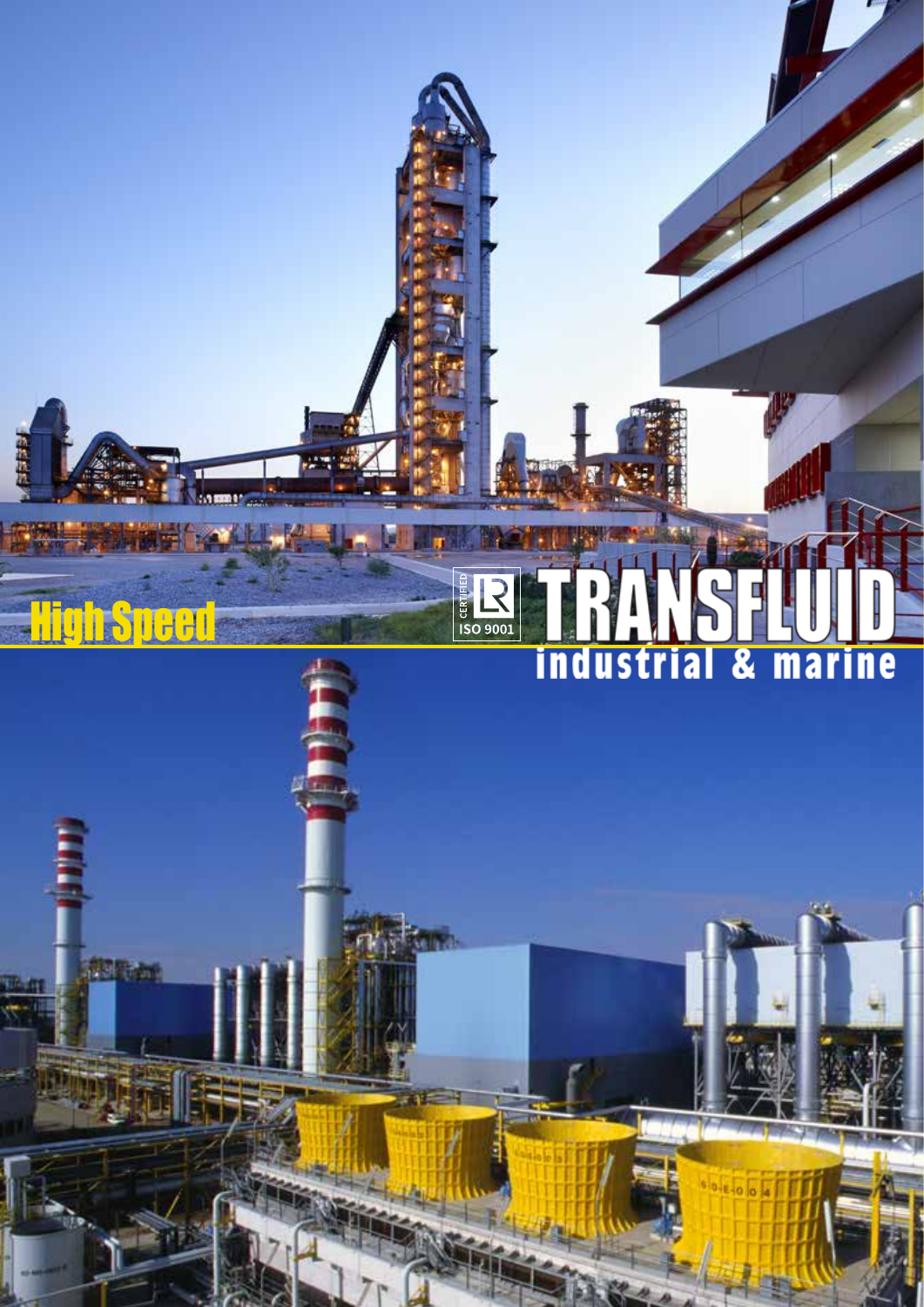Founded in Milan Italy in 1957, Transfluid has always been a point of reference in the world of industrial transmission equipment and the standard that its competitors measure themselves. Fluid couplings, variable speed drives, brakes clutches, couplings and hydraulic transmissions constitute the core of the product line, while ultra-modern technology, careful selection of materials and meticulous assembly are the key ingredients in the recipe that has placed those products at the forefront of the market. Thousands of customers continue to choose Transfluid for the most diverse and demanding applications, knowing they can rely on Transfluid's technical department, where design, engineering and planning experts are always on hand to quickly resolve client's problems.

Italian dynamic innovation, coupled with ongoing staff development and more than fifty years of hard-earned expertise, are the foundation of the company's success.

Transfluid's unique approach has sparked small but important revolutions in the field of heavy-duty transmissions, for which recognition has come in the form of international awards. Transfluid's catalogue boasts a wide range of products, and each unit produced is tested for safety, quality and durability. Being a world leader in the design and manufacture of fluid couplings, Transfluid has earned a reputation for diligent service, which assures the competence of the applications through careful quality control and on-site technical assistance.

In addition to the Italian Headquarter, Transfluid's broad sales network consists of five branches located in, China, France, Russia, The Netherlands and United States and 32 distributors located throughout the world.



## **Transfluid The speed variation**

To meet the energy savings and reliability demands modern industry expects, Transfluid has developed two new lines of variable, high-speed hydraulic couplings, the KSL-HS and the KPTB-HS. Capable of input speeds of 3600 rpm the HS family of couplings has already found demands in the power, steel, paper, cement, chemical and petrochemical industries. The high-speed products are finding applications in boiler feed pumps, fans, blowers, pumps, compressors. With more than half a century of experience in the field of variable speed drives, Transfluid is using its expertise to expand into the high-speed markets with the KSL-HS and KPTB-HS series of variable high-speed drives.

In centrifugal machines, such as pumps, compressors and fans, the speed control plays a crucial role in saving energy. As an example, by decreasing the driving speed of a centrifugal machine to 50% of its normal operating speed, the current draw of the driving electric motors is reduced to one eighth of its normal draw.

• Hydrodynamic Couplings are less expensive than inverters. Additionally inverters require special motors and at times the selection of higher rated motors.

Therefore, in application or processes that do not require the centrifugal machine maximum output, the benefit of a variable speed drive is easily realized through significant power savings. This important variable speed function can be accomplished by installing a variable fill hydrodynamic coupling in the drive train. By controlling the volume of oil that circulates inside a variable speed coupling the output speed can be continuously changed to optimize the driven machines performance. Traditionally controlling the oil volume is accomplished via scoop tube, however, Transfluid has pioneer a solution based upon the most current technology called flow control. The flow control variable speed hydrodynamic coupling is based on a very simple principle. The power media (oil) is withdrawn from the tank by an electric feed pump and fed to the driving and driven impellers of the coupling circuit. The oil is removed by centrifugal force through calibrated orifices on the perimeter of the circuit. The oil then returns to the tank by gravity. By varying the feed pump oil flow, the volume of oil between the driving and driven impellers can be changed. The end result is accurate control of driven machines acceleration time and precise speed variation. As an additional feature, TF developed the JRP, a device capable of drastically reduce the fixed losses and noise.

Simple operation, standard and externally accessible maintenance components, make the KSL-HS and KPTB-HS a simple, reliable, low maintenance, variable speed solution.

## **Benefits**

It is well know that speed control of centrifugal machines provides significant economic advantages compared to the use of valves or dampers. In applications that require a broad speed range, valves and dampers drastically reduce the overall efficiency of the system. The features of KSL-HS and KPTB-HS high-speed couplings combine a simple design with the high efficiency of a hydraulic coupling to provide an optimal solution for centrifugal machine design.

Among existing variable speed technologies the two most common are the Frequency Inverter and the Hydrodynamic Couplings. Although inverter technology has made some significant advances, the Hydrodynamic Coupling offers key advantages that cannot be replaced by any other technology.

• A variable speed hydrodynamic coupling allows a motor to be powered directly from the main electrical circuit and operate at its nominal speed. This allows for the use of standard motors that are more economical to purchase than those designed for use with variable frequency drives.

• The important difference is that an inverter driveline has a permanent mechanical connection between the motor and the driven machine. A hydrodynamic coupling eliminates this connection allowing torque to be transmitted without damaging other mechanical parts from the torque spikes and torsional vibrations. This extends the overall operational life of the entire driveline.

• Hydrodynamic couplings are robust and reliable machines. Service can be done by a qualified mechanic. In contrast, the maintenance of a frequency inverter is expensive due to the rapid and random failure of its components and its rapid obsolescence of



parts. Additionally, inverter repair requires highly skilled, specialized technicians and extended service times.

• A hydrodynamic coupling is installed in the driveline, while a frequency inverter requires a dedicated pressurized and air conditioned room.

Transfluid HS couplings also offer advantages compared to the traditional scoop tube system. The scoop tube is a stationary element that is an obstacle to the oil in rotation, inducing a significant hydrodynamic resistance and decreased efficiency. A closed loop "feedback" is required to control the linear position of the scoop as it relates to the output speed. When ordering, application rotation direction must be specified. Furthermore, major components such as the scoop and oil pump are integrated inside the coupling housing making repairs difficult and time consuming.

The Transfluid control flow system:

• is self-adjusting, since the draining of oil from the calibrated orifices depends on the rotation speed of the outer impeller which is directly connected to the driven machine. This allows the coupling to stabilize its speed in the presence of load variations without the need for corrective actions and "loop" control

• eliminates the stationary element (the scoop) and hydrodynamic resistance in the working circuit

• operates in forward and reverse

• has all key accessories mounted externally, allowing for simple and inexpensive maintenance.

### How it works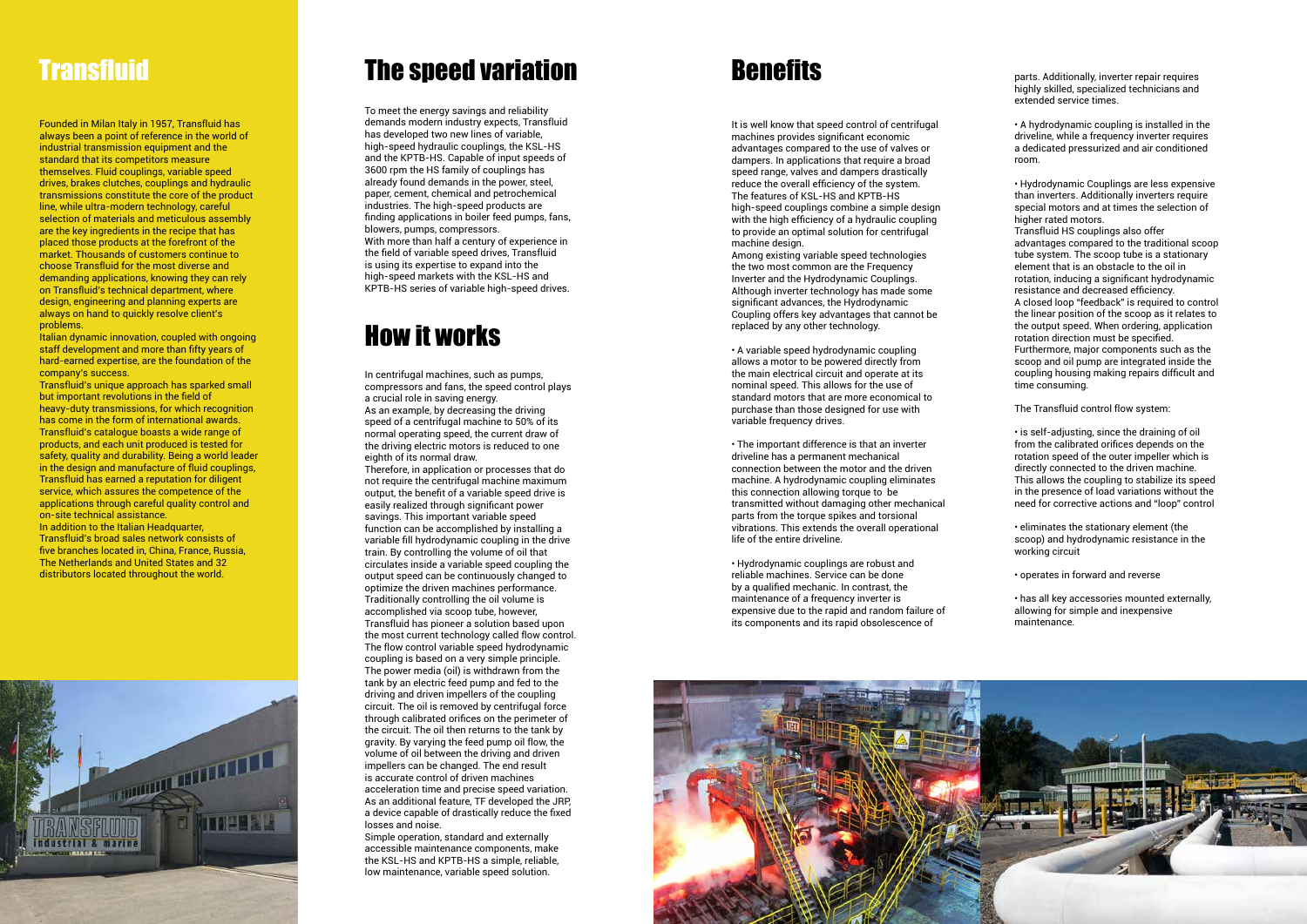*Auxiliary lubrification system upon request*

## The series

#### **KPTB-HS**

This high-speed speed drive is used primarily in medium and low power applications, and is available in size 17 (this number represent the nominal diameters of the working circuit in inches). These units are also available in Low Temperature and Explosion Proof versions. A simple design combined with great reliability and performance makes this coupling a product with exceptional value. In addition, the KPTB-HS's versatile design allows to configure a machine according to customer's needs but still keep it within a tight budget. Features such as Viton® seals used throughout the drive and all main maintenance components externally mounted for easy access add even more to this unit's value.

#### **KSL-HS**

This high-speed drive is used primarily in medium and high power applications, and is available in size 21 and D21. These units can be purchased with an optional auxiliary lubrication system that supplies oil to the motor and driven machine bearings. Low Temperature and Explosion Proof versions are available as well. Features on these units that provide durability and ease of maintenance are labyrinth seals, steel piping, externally accessible maintenance components, and horizontally split exterior housing (allows maintenance & repair without disturbing alignment).

| Impellers group                                        | 1                                                        |
|--------------------------------------------------------|----------------------------------------------------------|
| Fluid coupling variable flow feeding pump              |                                                          |
| Feeding filter with vacuum transducer                  |                                                          |
| Feeding filter by-pass valve                           |                                                          |
| Filter with differential pressure transducer           | $\begin{array}{c}\n 2 \\ 3 \\ 4 \\ 5 \\ 6\n \end{array}$ |
| Fluid coupling lubrication pump                        |                                                          |
| Feeding pressure gauge                                 | $\overline{7}$                                           |
| Temperature gauge                                      | 8                                                        |
| Lubrication pressure gauge                             | 9                                                        |
| Oil temperature switch                                 | 10                                                       |
| Thermoresistance PT100                                 | 11                                                       |
| Oil level                                              | 12                                                       |
| Manual control valve                                   | 13                                                       |
| Fluid coupling junction box                            | 14                                                       |
| / driving machine bearings auxiliary lubrication pump  | 15                                                       |
| Auxiliary lubrification system double filter group     | 16                                                       |
| driving machine bearings lubrication oil pressure and  | 17                                                       |
| temperature gauges                                     |                                                          |
| Bearings lubrication oil from driven / driving machine | 18                                                       |
| Oil level switch                                       | 19                                                       |
| Oil breather                                           | 20                                                       |
| Auxiliary lubrification system oil heat exchanger      | 21                                                       |
| Bearings lubrication oil to driven / driving machine   | 22                                                       |
|                                                        |                                                          |

Today, KSL and KPTB couplings are installed in hundreds of applications worldwide providing its user with unsurpassed performance and reliability. Profiting from these experiences, the new HS series of hydrodynamic couplings have been designed to work in most extreme conditions to ensure decades of reliable, economical and efficient service.









A<br>B CDEFGH<sub>I</sub> Feeding pump Thermostatic valve Oil level Feeding solenoid valve **D** Oil filter with differential pressure transducer Temperature gauge Feeding pressure gauge **G** 



Driven / drivi Driven / drivin

Electrical panel for customer interface

Oil breather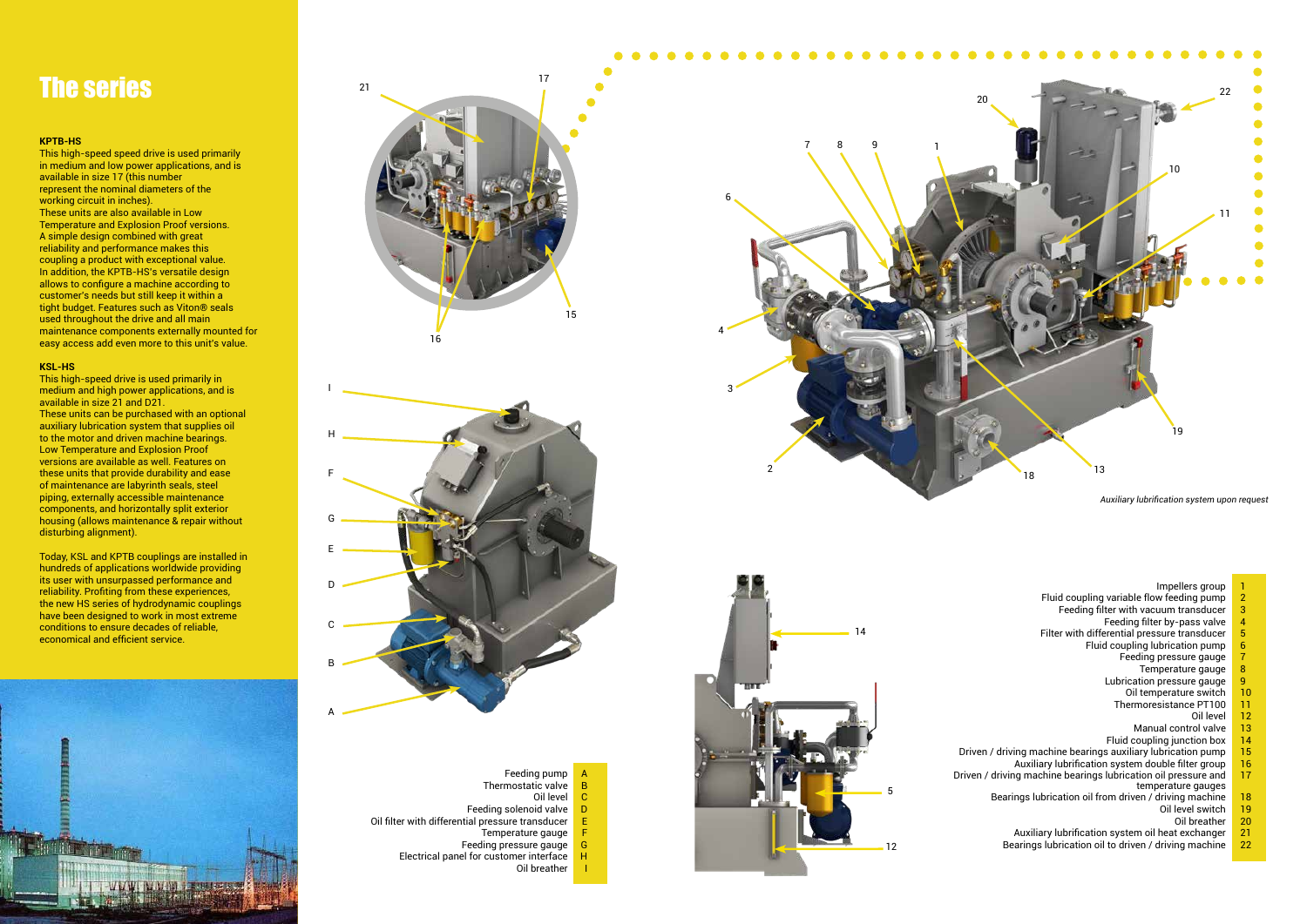## Working scheme

- 1 Variable flow feed pump with variable frequency converter
- 2 Lubrication oil pump
- 3 Heat exchanger oil pump
- 4 Fluid coupling pressure gauge
- 5 Differential pressure transducer
- 6 Bleeding orifices & Jet Recovery Power
- 7 Heat exchanger
- 8 Oil level switch and gauge
- 9 Max temperature switch
- 10 Feed oil filter
- 11 Lubrification oil filter
- 12 Vacuum transducer
- 13 Pressure gauge
- 14 Temperature switch
- 15 Thermoresistance PT1000
- 16 Speed sensor
- 17 Heat exch. pump control temperature switch
- 18 Manual flow control valve
- 19 Min/max pressure transducer
- 1 Variable flow feed pump with variable frequency converter
- 2 Lubrication oil pump
- 3 Heat exchanger oil pump
- 4 Fluid coupling pressure gauge
- 5 Differential pressure transducer
- 6 Bleeding orifices & Jet Recovery Power
- 7 Heat exchanger
- 8 Oil level switch and gauge
- 9 Max temperature switch
- 10 Feed oil filter
- 11 Lubrification oil filter
- 12 Vacuum switch
- 13 Pressure gauge
- 14 Temperature switch
- 15 Thermoresistance PT100
- 16 Speed sensor
- 17 Heat exch. pump control temperature switch
- 18 Manual flow control valve
- 19 Min pressure switch

Without integrated auxiliary lubrification system





#### **STANDARD INSTRUMENTATION INSTRUMENTATION (CAN BUS version) UPON REQUEST**

| <b>MODEL</b><br>size                              | А   | в   | u   |    |      | -   | ◠<br>u | <b>MOTOR POWER</b><br>kW | <b>SPEED</b><br>rpm | <b>WEIGHT</b><br>w/o OIL |
|---------------------------------------------------|-----|-----|-----|----|------|-----|--------|--------------------------|---------------------|--------------------------|
| 17 KPTB-HS                                        | 770 | 800 | 636 | 75 | 1160 | 580 | 420    | 560<br>600               | 3000<br>3600        | 500                      |
| Without integrated auviliary lubrification system |     |     |     |    |      |     |        |                          |                     |                          |

Without integrated auxiliary lubrification system



With integrated auxiliary lubrification system upon request







| <b>MODEL</b><br>size   | А    | B    | u    | D   |      |     | G    | <b>MOTOR POWER</b><br>kW | <b>SPEED</b><br>rpm | <b>WEIGHT</b><br>w/o OIL |
|------------------------|------|------|------|-----|------|-----|------|--------------------------|---------------------|--------------------------|
| 21 KSL-HS              | 940  | 1500 | 920  | 100 | 1900 | 700 | 1060 | 1900<br>3000             | 3000<br>3600        | 1500                     |
| D <sub>21</sub> KSL-HS | 1300 | 1710 | 1115 | 120 | 2080 | 725 | 1020 | 3500<br>4500             | 3000<br>3600        | 2900                     |